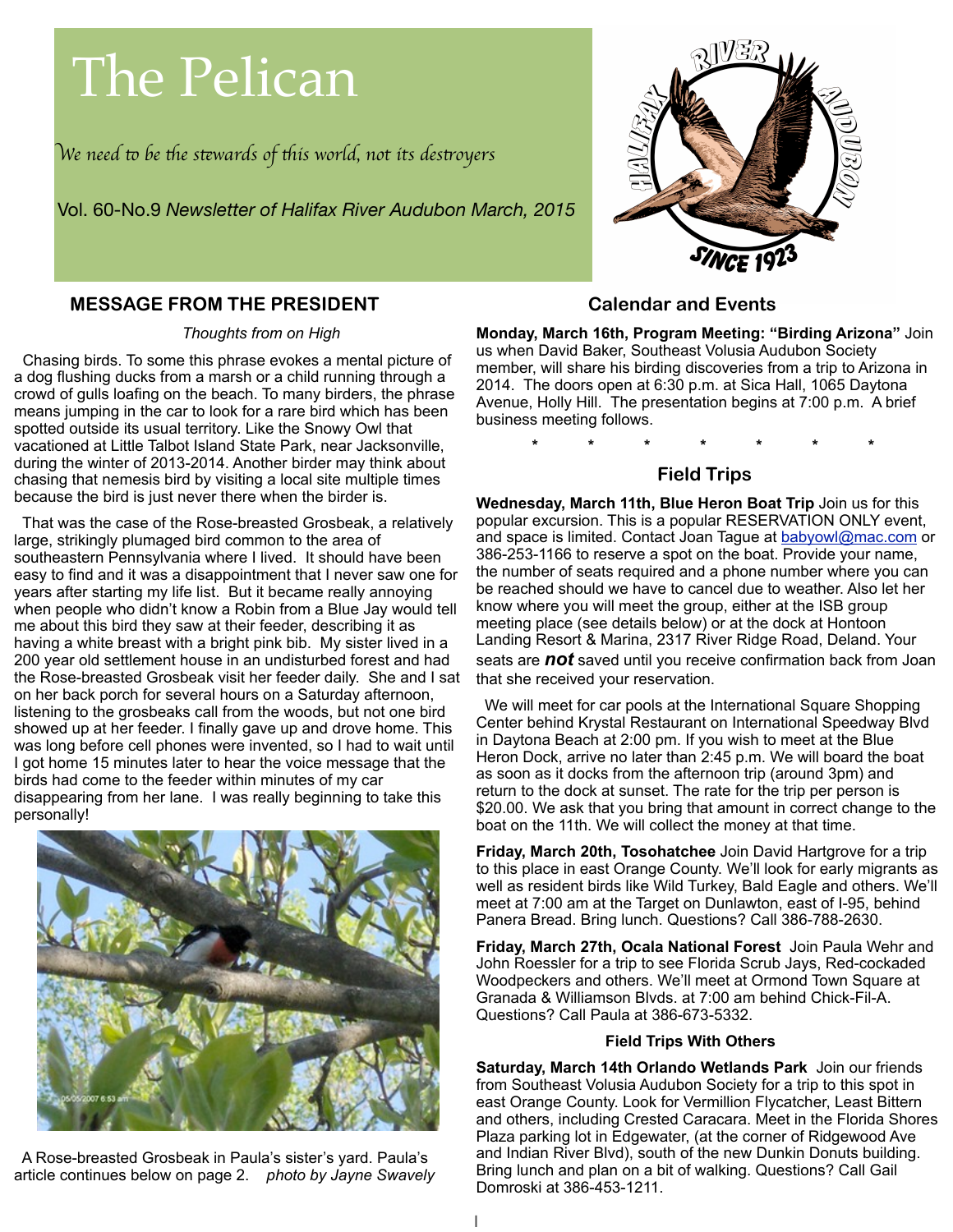A week or so later, I went to Cape May for a birding weekend. While chatting with some friends at the Northwood Center, a brilliant male Rose-breasted Grosbeak began singing from the wire, posing to allow me (and everyone else) to have long, satisfying looks. Finally! The curse was broken, but only partially, because it was several years before I saw another.

 My sister and I stayed with a friend in Cape May one weekend in early March to attend the Dance of the Woodcock Workshop. During early spring, the male woodcock performs an amazing ritual to lure females. In open fields, he begins calling a rhythmic "peent" sound about 40 minutes before dark. As the calls come closer and closer together, he shoots 50 feet or so into the air and flutters back down while singing an incredibly sweet song. His hope is to find a female waiting for him on the ground. If no females appear, he repeats this exercise until a female does appear or darkness falls and he waits until dusk the next day to try again. Following the classroom presentation, we ventured out into suitable habitat and waited – and waited. We didn't hear a "peent" anywhere. Struck out again. Back at home the following Wednesday evening, I was driving to my weekly tennis match and decided to stop at a marshy field along the way. As I stood in the dusk beside my car, I heard the first "peent." In moments I saw the bird shoot upward and flutter down while singing. He performed several more times before going quiet for the night. As darkness had fallen, I couldn't tell if he'd found a mate or if he, too, had struck out. So after driving 150 miles to the workshop, I found the bird 4 miles from home. A video of a displaying American Woodcock can be seen at this [link.](https://www.youtube.com/watch?v=4Owj52XhoxI)

 Sometimes birders get lucky and see a life bird twice. We met up with Harry Robinson on our recent chapter field trip to Lake Apopka. He told us where the White-faced Ibis had most recently been seen. When we arrived, there was a dark ibis at the exact corner he described. Sure enough, it had a distinct red eye and red legs. Yea! Life Bird! Our trip leader got a scope on the bird and everyone saw it and the Glossy Ibis for comparison. After a number of years, it becomes more difficult to add a life bird without traveling, so I was excited to add to my life list. Unfortunately when I opened my book I noted that I had seen a White-faced Ibis in Texas in 1998. Darn, my life list number stays the same. But after 17 years, it was almost like a life bird. I guess the moral of this story is that like the Woodcock, we birders just keep on trying.

#### *Paula Wehr*

**\* \* \* \* \* \* \***

#### **Welcome To Our New Members**

 We extend a warm welcome to our new and returning members: Ann Anderson, Debbie Bastian, Laura Bloom, Danny Cain, Donna Colby, Carol Colucci, Lisa Davids, Julia Davis, Harry Demontmollin, Susan Dodge-Donnino, Joseph Donald, Gregory Dudley, Susan Fitzgerald, Susan Fox, Lorraine Freeman, Frances Fries, Pam Goeman, Randal Green, Joan Grennan, Robbin Hammonds-Durde, Cathy Jackson, Tina Jacobs, Melissa Koenke, Francesca Knutson, Jennifer Lastinger, Donna Lovelace-Flora, Amber McAndrew, Sunnie Merrel, Deon Myers, Barbara Northrup, Kim Perry, Leticia Roman, Linda Ross, Andrea Savoldi, D. Scardigno, Jenna Schuld, Monica Sherewin, Jennifer Smith, Mary Spearman, Teri Stamper, Deborah Treur, Joyce Turner, Steve Waterman, Ann Weikel and Sue Youthers. We hope to see you all soon at a meeting or on one of our excellent field trips.

#### **Conservation Notes**

 Well friends, it appears the seemingly endless supply of bad ideas affecting the environment really is endless. First, there's HB 419, introduced by Rep. Dwayne Taylor, that would open Tiger Bay State Forest to off road vehicles. I wrote about this in last month's Pelican and it continues to advance in Tallahassee. Fortunately, there's no companion bill in the Senate and Senator Dorothy Hukill has said she has no intention of introducing one at this time. We're working to defeat this bad bill and we'll keep you appraised of our progress.

 The Volusia County Council is asking the cities to declare their support for using Amendment 1 funds for infrastructure upgrades. They're asking the municipalities in the County to lobby the state legislature to spend Amendment One money on sewage and water systems rather than land acquisition. While these improvements are needed the money from Amendment One is supposed to fund land acquisition for parks and conservation. Not be a slush fund for pork barrel projects that allow more land to be developed when sewage systems are upgraded to allow for more users.

 A presentation was made to the East Central Florida Regional Planning Council asking their endorsement of a plan to spend 25 million dollars to install 3 large culverts to connect Mosquito Lagoon to the ocean. The idea, according to the applicants, is to improve water clarity and reduce salinity in the Lagoon. Just how this last goal would be accomplished by more directly connecting it to the ocean wasn't made clear. Apparently there's been no science based research on the advisability or efficacy of this plan. Maybe it would turn out to be a good plan. It could also turn out to be a disaster. Something of this magnitude needs to be fully vetted by all of the agencies involved and extensive scientific research to back up the assumptions before approval of anything like it goes forward.

#### *David Hartgrove*

#### **\* \* \* \* \* \* \***

#### **A Birding Trip To Portugal and Spain**

 Ken Gunn, of Southeast Volusia Audubon, is arranging a birding trip to Portugal for the last half of April, 2016. The current low exchange rate for the Euro and the depressed economy in Southern Europe make this an ideal time to see an entirely new list of species. The tour will be operated by Birds and Nature Tours Ltd. of Lisbon and is planned for 13 days in country. Birds and Portugal's wonderful network of protected natural areas are the focus of the trip, but the route will pass through beautiful countryside, with hills and valleys, bluffs, beaches, Cork and Holm oak and Olive plantations, and will overnight in historic cities, some founded by Phoenicians, Romans or Moors.

 The trip will start with a tour of the beautiful city of Lisbon where the group will spend the first night. From there, it will visit the nearby Tagus Estuary and the Sado Estuary on the Atlantic coast. Next we'll be inland to the granite hills of Castro Verde and Guadiana Valley National Park then south to bird coastal Algarve, situated on one of Europe's major migratory flyways. Finally, the tour will cross into Southern Spain to bird the Coto Doñana, considered one of the world's most valuable wetlands. It is expected that more than 180 species will be seen. My target birds for the trip are Azure-winged Magpie, Great Bustard, Red-necked Nightjar and Eurasian Eagle Owl. There's also a possibility of an extension of the trip to see points in Catalonia.

 A more detailed account of the trip can be accessed on the SEVAS [website.](http://www.sevolusiaaudubon.org/eskimmer/feb2015_bird_portugal.html) For more information, contact me at this email address: [gunnsatbeach@cfl.rr.com](mailto:gunnsatbeach@cfl.rr.com) It's going to be a great trip.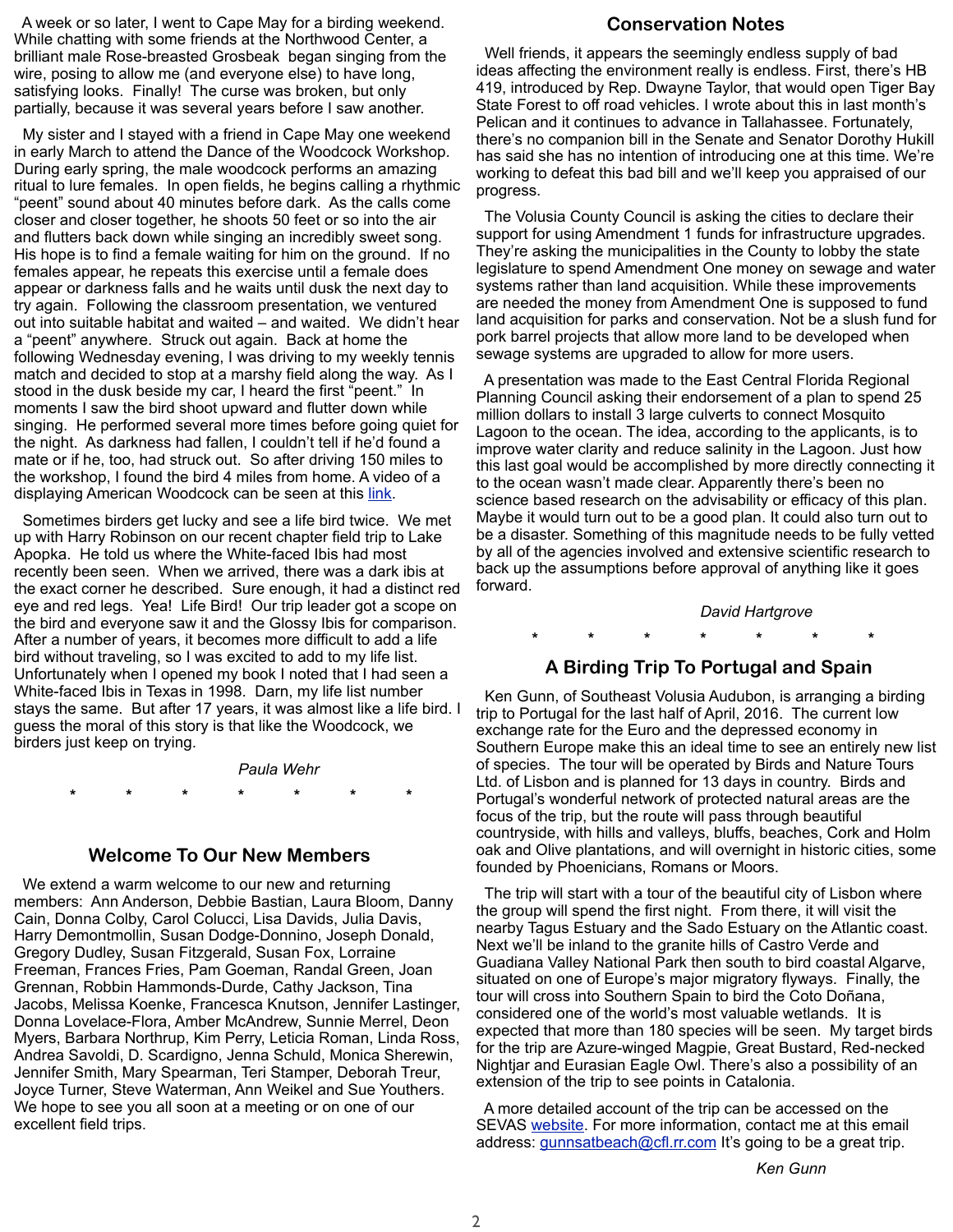*Here's another in our continuing series "Everyday Birding" with Ray Scory*

# **Dunlawton Bridge, Port Orange Bridge**

 On a bright, sunny day at high noon during an absolute low tide at the Dunlawton Bridge in Port Orange, I decided to test my bird watching theory. That is - during any one and a half hour time period, on any given day, in any given week, in any given month, in any given year, twenty to thirty bird species will be there for your bird watching pleasure.

 The first hint that the Dunlawton Bridge location might be a good place to observe various land and water birds close to home occurred on a mild day in October, 2001, shortly after I moved to Florida. An hour before daybreak, I drove below the bridge to begin my first time observation of birds for an international bird count called "The Big Sit". Upon arriving I heard the back and forth dialogue between two Great Horned Owls. For one hour before sunrise I was enchanted by their behavior flights between the bridge stanchions, staying close together, touching, looking and calling to each other. Then they quietly disappeared from the bridge. Excited, you bet. I was ready and willing to begin my bird watching odyssey at the bridge. Other birds counted that day for "The Big Sit" were a Northern Harrier, Reddish Egret, 42 American Oystercatchers, 56 Willets, Belted Kingfishers and one Red-winged Blackbird for a total of 36 different species of birds counted.

 John Carr and I sat "The Big Sit" a few years back during the "The Hurricane with No Name". The sky was dark and the wind howled, driving the rain in horizontal sheets. Our optics were pelted by stinging rain drops and standing upright was impossible. Not an easy day for birding but the birds were there. Not only were the regular assortment of birds swirling about but our enjoyment was fueled by surprise visits from Magnificent Frigatebirds, Roseate Spoonbills, American White Pelicans and a Brown Booby.

 When I bring groups of birding enthusiasts, beginners or advanced, or talk to interested people at the bridge, I like to guarantee that we will find at least twenty different bird species within an hour and a half time period. The bridge has not disappointed me yet. In fact, I have never missed on this guarantee. After endless birding excursions to the bridge in the past fifteen years, I might consider changing my theory to a reality.

 A wooden bridge, connecting the Port Orange mainland to the beach peninsula, was privately built about 1906. A hurricane destroyed the bridge in 1930 and a wooden drawbridge was constructed in 1951. The drawbridge proven impractical for the increasing traffic and a high rise concrete bridge was erected over the Halifax River in 1990. Other interesting birds that have used this year-round, birding hotspot have been Black-throated Blue Warblers, Pectoral Sandpipers, American Avocets, Hooded Mergansers, Common Loons, Forster's Terns, Red Knots, American Oystercatchers, Buffleheads and the ever entertaining and rambunctious Boat-tailed Grackles.

 I use the Dunlawton Bridge for a quick birding fix, to bring me back, to relax away from time. Time stands still at the bridge. I'm at a different level here. Images through my eyes feast my mind. I enjoy my endless time at this marvelous birding hot spot.



#### **Bird Trips To The Dry Tortugas**

**\* \* \* \* \* \* \***

 There's still time to book a trip to one the best birding spots in Florida with Florida Nature Tours. April and early May are the times to go. Click on this [link](http://floridanaturetours.net/) for all the information.

*Here are three of Ray's photos taken at the Dunlawton Bridge.*



 Great Egret chick, perhaps 36 hours old, in the nest. Notice the still unhatched nearby. *photo by Ray Scory*



 An American Oystercatcher, which has been described as a bird wearing a tuxedo and smoking a carrot. *photo by Ray Scory*



The Dunlawton Bridge at sunrise. *photo by Ray Scory*